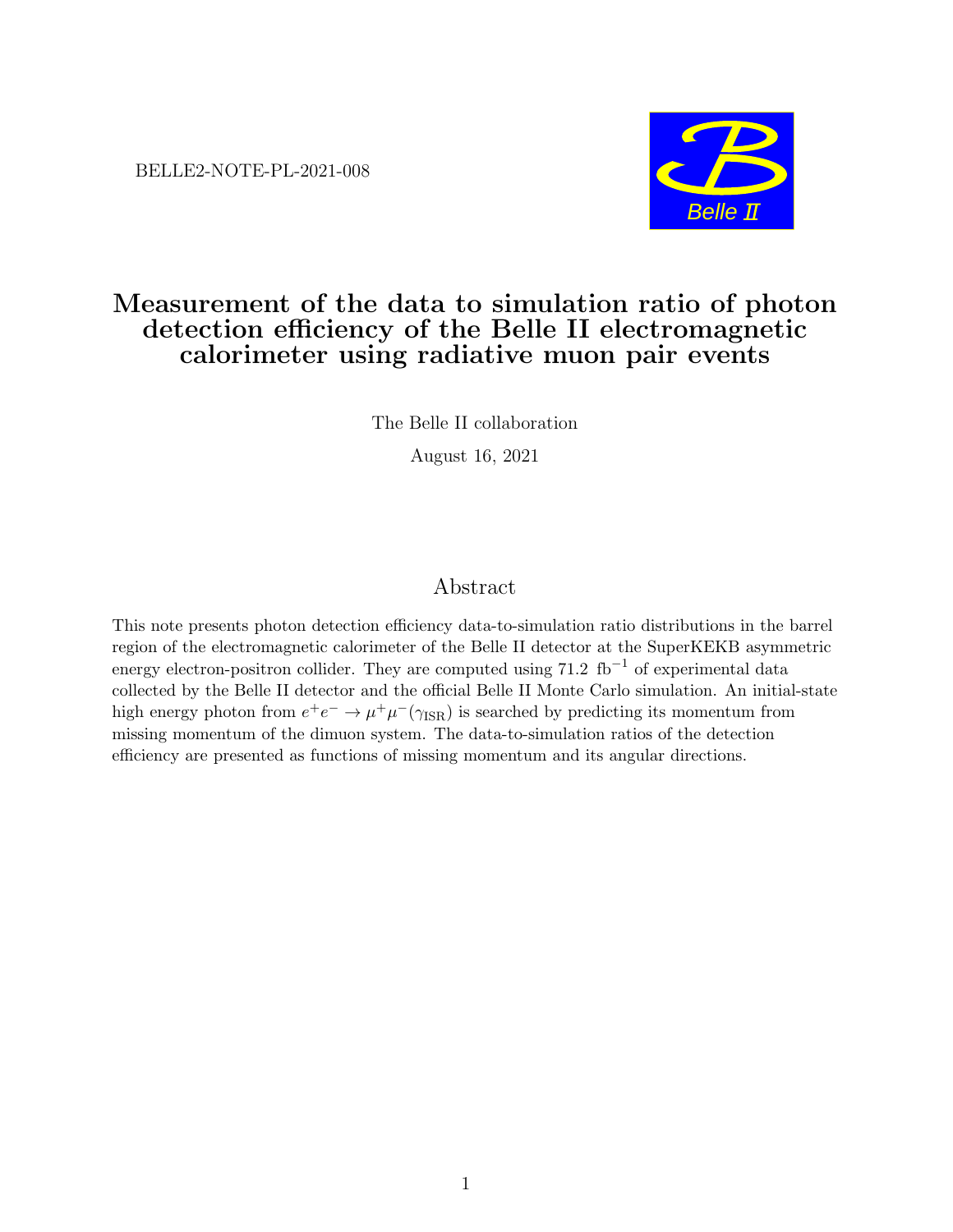#### I. INTRODUCTION

Belle II is a B-factory experiment at the SuperKEKB electron-positron collider in Tsukuba, Japan. Many analyses performed on the data collected at Belle II rely on highenergy photons in the final-state, such as  $B \to X_{s,d} \gamma$ . Therefore, a good simulation of photon detection efficiency of the electromagnetic calorimeter (ECL) of Belle II is crucial. The study presented here measures the data-to-simulation photon detection efficiency ratios, using high-energy photons emitted in the initial state of  $e^+e^- \rightarrow \mu^+\mu^-$  transitions. The study is performed for photons in the barrel region (polar angle between  $50 - 110^{\circ}$ .)

The study uses experimental data collected by the Belle II detector at the  $\Upsilon(4S)$  mass  $(63 \text{ fb}^{-1})$  and 60 MeV below  $(7 \text{ fb}^{-1})$ . Simulated events from official Belle II Monte Carlo (MC) campaigns are used. For signal events, the study uses a simulated sample of 60  $fb^{-1}$  $e^+e^- \to \mu^+\mu^-(\gamma_{\rm ISR})$  events. Additional 100 fb<sup>-1</sup> of simulated samples are used to describe dominant background processes  $e^+e^- \to u\overline{u}, d\overline{d}, c\overline{c}, s\overline{s}, B\overline{B}, \tau^+\tau^-$ .

The measurement selects  $e^+e^- \to \mu^+\mu^-(\gamma_{\rm ISR})$  events, where  $\gamma_{\rm ISR}$  is a photon radiated from the initial  $e^+e^-$  state, as described in Section [II.](#page-2-0) The schematic representation of the measurement is depicted in Figure [1.](#page-1-0) Using constraints from the well-defined initial  $e^+e^$ state, the photon energy and direction are predicted from the missing momentum of the dimuon system. From here on, the missing momentum will be referred to as the "recoil", its magnitude denoted as  $p_{\text{Recoil}}$ , and its direction as  $\theta_{\text{Recoil}}$  and  $\phi_{\text{Recoil}}$ , representing the polar and the azimuthal angle, respectively. The invariant mass associated with the recoil is denoted as  $m_{\text{Recoil}}$ .

<span id="page-1-1"></span>A corresponding photon cluster is searched in a cone around the direction of the recoil. This will be referred to as "matching" and is explained in depth in Section [III.](#page-2-1) The matching efficiency is then given as:

$$
\varepsilon_{\text{matching}}(p_{\text{Recoil}}, \theta_{\text{Recoil}}, \phi_{\text{Recoil}}) = \frac{N_{\text{matched}}}{N_{\text{selected}}}.
$$
\n(1)

<span id="page-1-0"></span>Here, the  $N_{selected}$  corresponds to the number of events passing the event selection before matching. Conversely,  $N_{\text{matched}}$  is the number of events where the  $p_{\text{Recoil}}$  correctly pointed to a reconstructed  $\gamma$  cluster. To minimise the extent of systematic effects related to the measurement method, the study provides data-to-simulation ratios,  $\frac{\varepsilon_{\text{DATA}}}{\varepsilon_{\text{MC}}}$ , rather than absolute efficiencies. The associated uncertainties and efficiency ratios are presented in Sections [IV](#page-3-0) and [V.](#page-3-1)



FIG. 1: The schematic representation of events used in the study. The momentum of the  $\gamma_{\rm ISR}$  is predicted using the missing momentum of the dimuon system. A corresponding ECL cluster is then searched.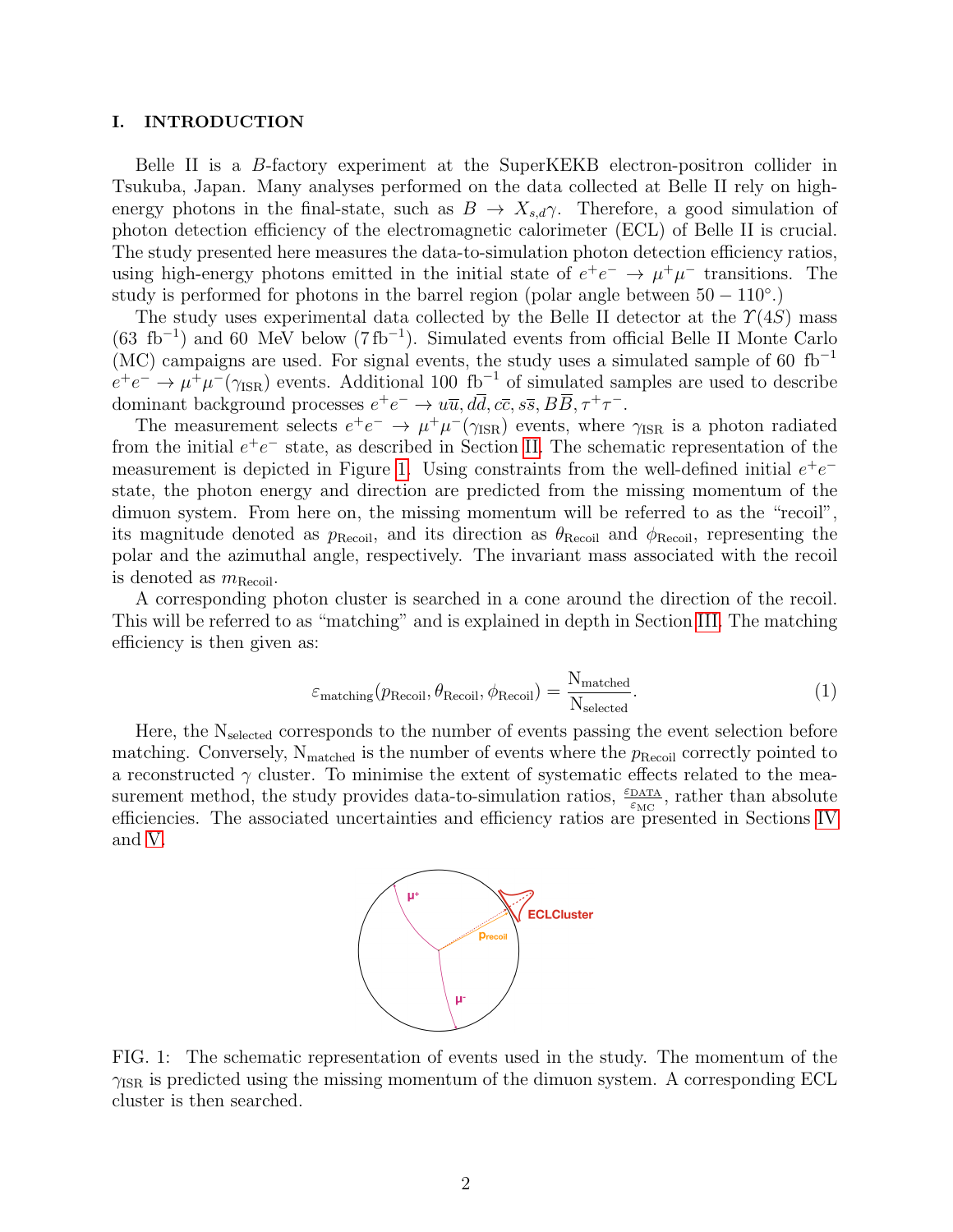## <span id="page-2-0"></span>II. SELECTION OF RECOIL SYSTEM AND PHOTON CANDIDATES

Events are only considered if there are exactly two tracks that 1) leave energy deposits in the calorimeter that are not larger than 300 MeV and less than 80% of their total momentum, 2) are coming from the interaction point, and 3) have a momentum of at least 1 GeV/ $c$ . To reduce the impact of background processes faking missing momentum, such as  $e^+e^- \to \tau^+\tau^-$ (neutrinos in the final state), a  $m_{\text{Recoil}}^2 < 2 \text{ GeV}^2/c^4$  is required. This heavily suppresses most of the background processes. Furthermore, clear  $\mu$  and recoil angular separation by at least 0.3 rad in polar and azimuthal angle is required. After these selections, events where  $p_{\text{Recoil}} > 0.2 \text{ GeV}/c$  are considered to have passed the event selection. The experimental data agrees with simulation well as shown in Figure  $2(a)$ . For further calculations, the leftover events estimated from simulated background processes are subtracted from the selected distributions.

To suppress photons originating from beam background, photon candidate-based requirements are defined. The ECL cluster timing is required to be within  $\pm 200$  ns and have a minimum energy in the center-of-mass frame of 75 MeV.

## <span id="page-2-1"></span>III. RECOIL SYSTEM TO PHOTON MATCHING PROCEDURE

Events with recoil that match the criteria described in the previous sections are then used in the matching procedure. Photon candidates that are within a 0.3 rad spatial cone of the recoil direction and satisfy  $1.2 > E_{\gamma}/p_{\text{Recoil}} > 0.5$  requirement are considered as matched. In case the recoil can be matched to multiple photons satisfying these requirements, such matches are considered invalid. However, cases where this procedure matches to multiple photons are rare and at sub percent level. After the matching step, experimental data agrees with the simulated samples well and is shown in Figure [2\(b\).](#page-2-2) For further calculations, the leftover events estimated from simulated background processes are subtracted from the matched distributions.

<span id="page-2-2"></span>

FIG. 2: Number of events in data and simulation from stacked signal and background processes compared after the a) recoil selection and b) matching selection. The simulated event yields are normalised to the luminosity of the data sample. Only statistical uncertainties are shown here.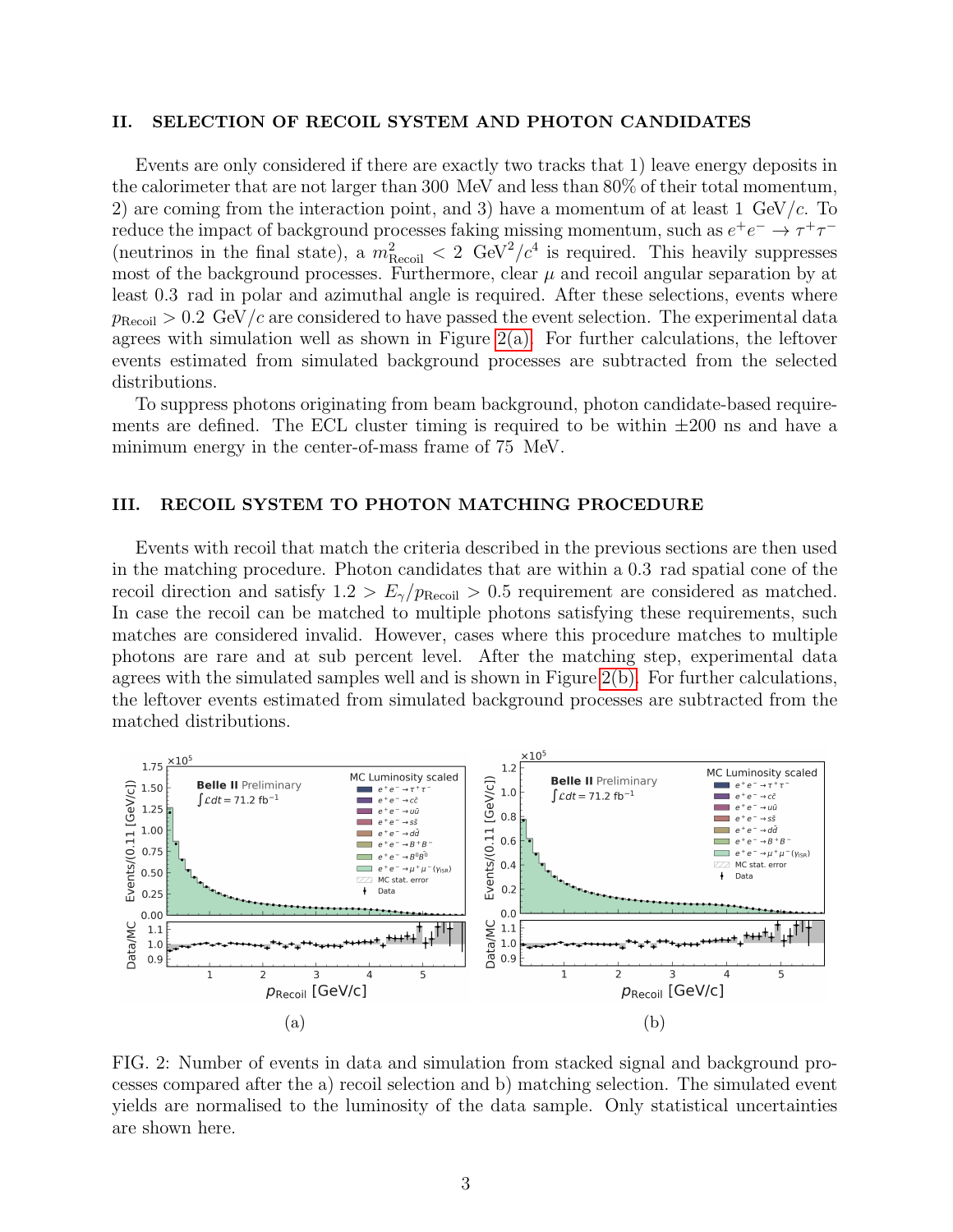## <span id="page-3-0"></span>IV. UNCERTAINTY ESTIMATION

Systematic uncertainties are derived from the difference between the ratios calculated with nominal selections and the ratios calculated by tightening and loosening the selections and matching requirements. Furthermore, the difference in central value between the ratio with simulated background subtraction performed and not performed is assigned as a systematic uncertainty related to the background modelling. Lastly, the shift in central value induced by a tight cut on the photon isolation from the muon (> 1 rad in 3D angle) is added as a systematic uncertainty. The full list of uncertainties is given in Table [I.](#page-3-2) Overall, the systematic uncertainties are smaller than 1% and statistical uncertainties smaller than 0.1%. The largest contributions to systematic uncertainties arise from the isolation requirement,  $m<sub>Recoil</sub><sup>2</sup>$  variation and variation of the upper limit of energy deposit associated to muon tracks. The first two relate to background process supression and modelling, whereas the latter is related to muon track quality.

<span id="page-3-2"></span>TABLE I: This table summarises variations in selection and matching used for systematic error estimation. The shown systematic uncertainty is for the entire  $p_{\text{Recoil}} > 0.2 \text{ GeV}/c$ range.

| Varied value                             | $\epsilon$ DATA<br>Systematic uncertainty on<br>$\varepsilon_{\mathrm{MC}}$ |
|------------------------------------------|-----------------------------------------------------------------------------|
| $300^{+50}_{-50}$ MeV                    | $+0.0014$<br>$-0.0000$                                                      |
| $> 0$ MeV                                | negligible                                                                  |
| $< 2^{+1}_{-1}$ GeV <sup>2</sup> / $c^4$ | $+0.0015$<br>$-0.0003$                                                      |
| $> 0.3^{+0.1}_{-0.1}$ rad                | negligible                                                                  |
| Varied value                             |                                                                             |
| $0.5^{+0.1}_{-0.1} - 1.2^{+0.1}_{-0.1}$  | $+0.0007$<br>$-0.0020$                                                      |
| $< 0.3_{-0.1}^{+0.1}$ rad                | negligible                                                                  |
| Varied value                             |                                                                             |
| $>1$ rad                                 | $+0.0000$<br>$-0.0083$                                                      |
|                                          | $^{+0.0000}_{-0.0002}$                                                      |
|                                          | Monte Carlo subtraction                                                     |

#### <span id="page-3-1"></span>V. DATA-TO-SIMULATION EFFICIENCY RATIOS

The matching efficiency as defined in Equation [\(1\)](#page-1-1) is computed from the number of selected and matched events, corrected for backgrounds, as a function of the magnitude and direction of the missing momentum. The result as a function of  $p_{\text{Recoil}}$  is shown in Figure [3.](#page-4-0)

One can note the apparent decrease in matching efficiency with decreasing  $p_{\text{Recoil}}$ . This effect is attributed to the limitation of the measurement method, where multiple  $\gamma_{\rm ISR}$  in the event cause the missing momentum of the dimuon system to fail to predict the direction of the photon. At low  $p_{\text{Recoil}}$ , the effect of the secondary ISR photon is larger leading to a more frequent mismatch. This effect, however, is described in simulation and can be suppressed in a ratio, as apparent from the  $\frac{\epsilon_{\text{DATA}}}{\epsilon_{\text{MC}}}$  distribution which is consistent with 1 in the entire  $p_{\text{Recoil}} > 0.2 \text{ GeV}/c$  range. Studies in Monte Carlo simulation show that performing the study exclusively on events with up to one ISR photon as a generator level requirement brings the  $\varepsilon$  in simulation to  $> 99\%$  for  $p_{\text{Recoil}} > 0.5$  GeV/c.

For  $\theta_{\text{Recoil}}$  (Figure [4\)](#page-5-0) and  $\phi_{\text{Recoil}}$  (Figure [5\)](#page-6-0), the matching efficiency is flat for the entire barrel region, except for  $\theta_{\text{Recoil}} \approx \pi/2$  where additional material is present due to ECL supporting structures in the Belle II detector.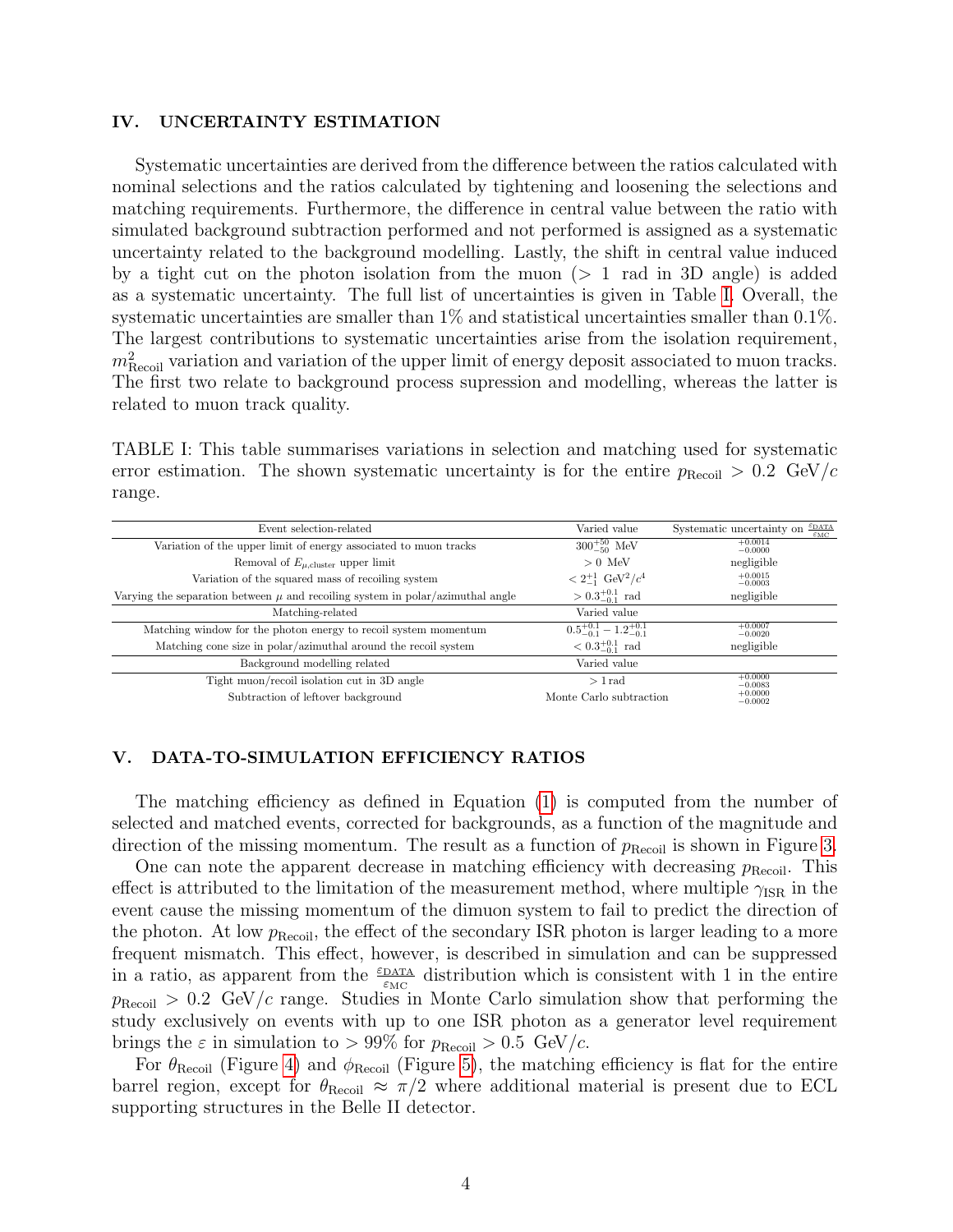<span id="page-4-0"></span>

FIG. 3: The upper subplot shows the efficiency to match  $p_{\text{Recoil}}$  to a photon ( $\varepsilon^{\text{matching}}$ ) as a function of  $p_{\text{Recoil}}$  region in data and simulation. The lower subplot shows the ratio of the two matching efficiencies. The decrease in absolute matching efficiencies towards lower  $p_{\text{Recoil}}$  values is due to the limitation of the measurement method used, as multiple  $\gamma_{\text{ISR}}$ emission causes  $p_{\text{Recoil}}$  to fail to predict the  $\gamma$  momentum. The data-simulation ratio is in agreement with 1.0 in the entire range.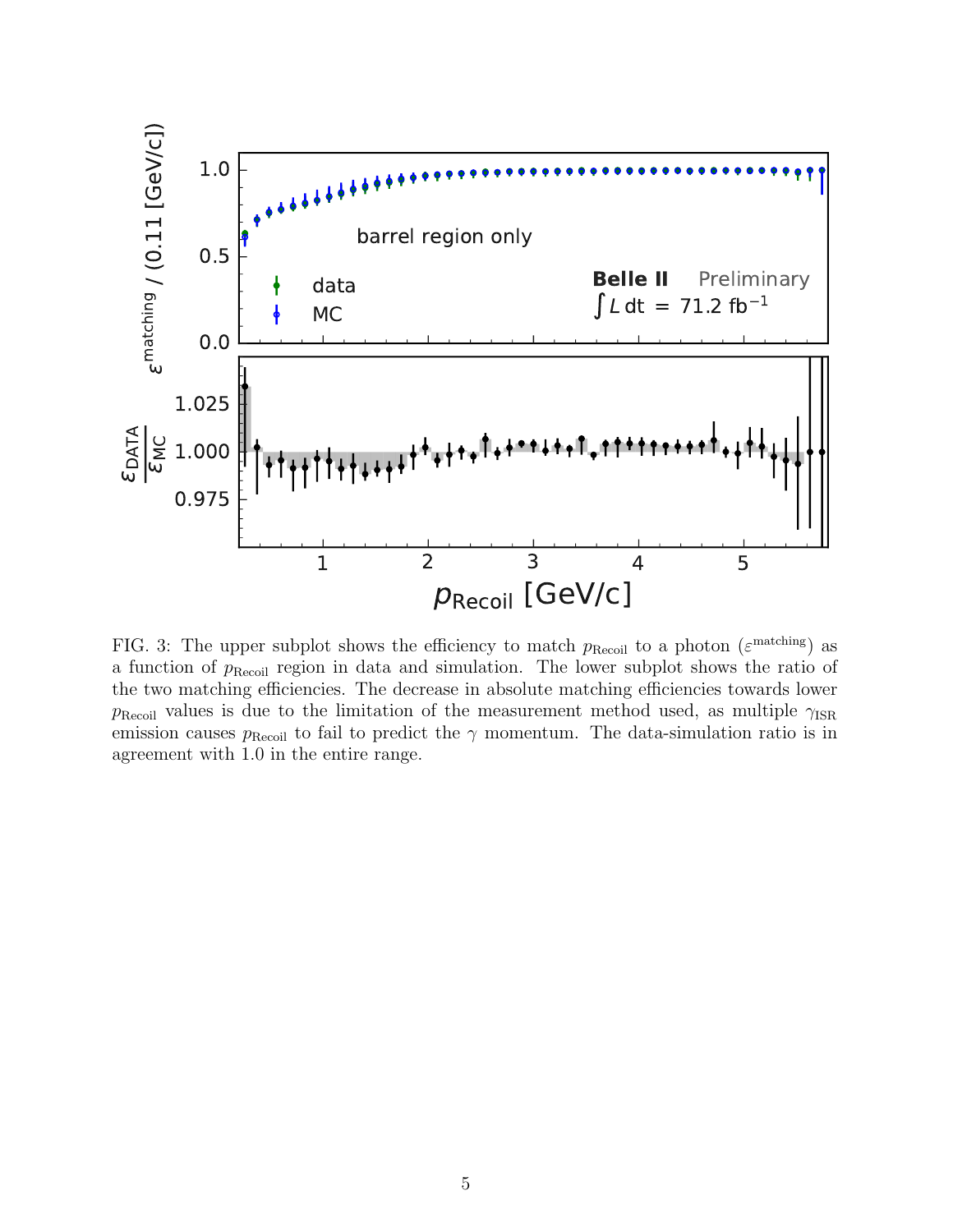<span id="page-5-0"></span>

FIG. 4: The upper subplot shows the efficiency to match  $p_{\text{Recoil}}$  to a photon  $(\varepsilon^{\text{matching}})$  as a function of  $\theta_{\text{Recoil}}$  region in data and simulation. The ratios and efficiencies depicted are computed for events with  $p_{\text{Recoil}} > 2 \,\text{GeV}/c$ . The data-simulation ratio is in agreement with 1.0 in most of the barrel region. The deviation around  $\theta \approx \pi/2$  is related to additional material of supporting structures in the electromagnetic calorimeter, which suggests that material modelling in the region could be improved..